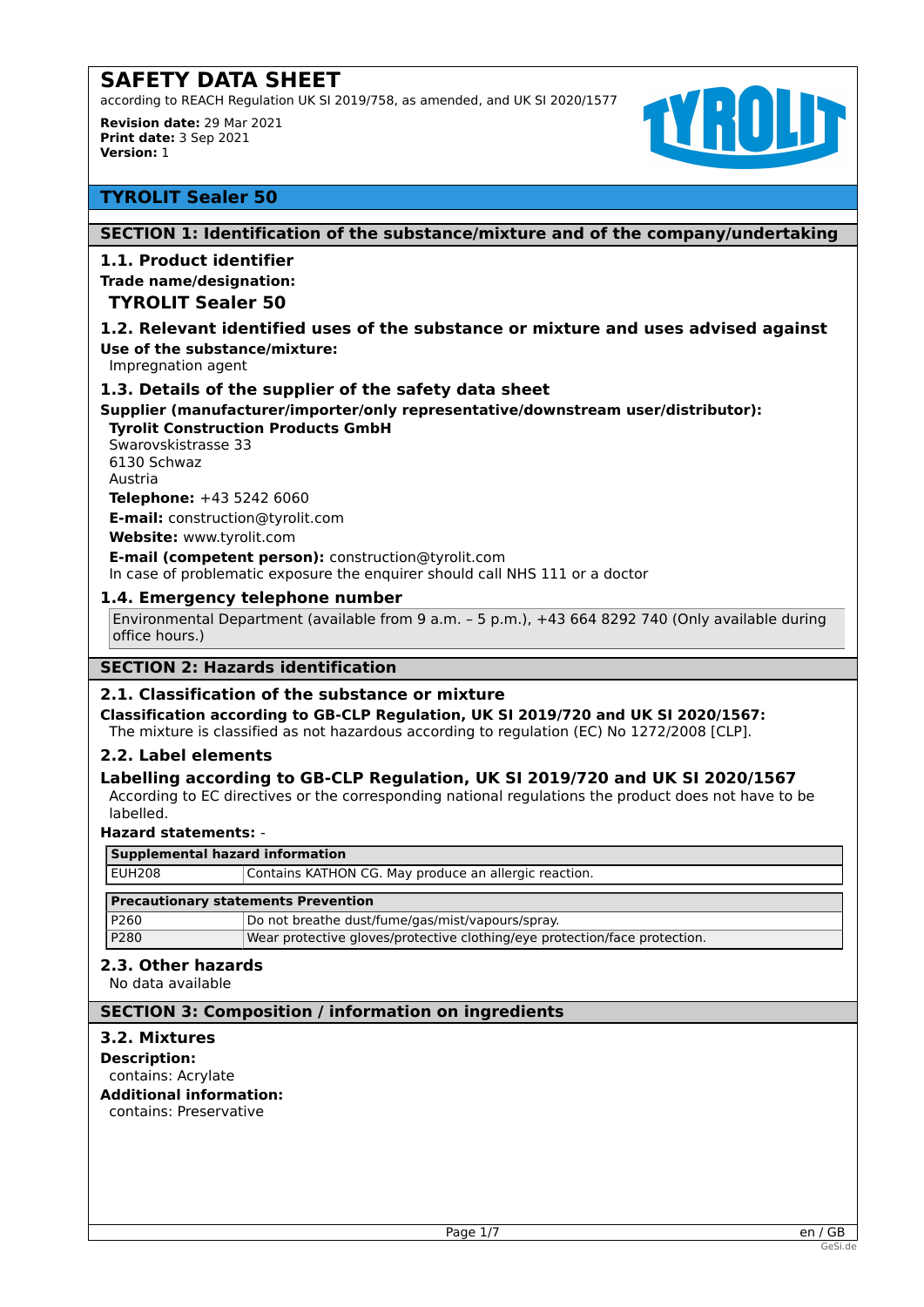according to REACH Regulation UK SI 2019/758, as amended, and UK SI 2020/1577

**Revision date:** 29 Mar 2021 **Print date:** 3 Sep 2021 **Version:** 1



# **TYROLIT Sealer 50**

# **SECTION 4: First aid measures**

#### **4.1. Description of first aid measures**

#### **General information:**

In case of accident or unwellness, seek medical advice immediately (show directions for use or safety data sheet if possible). Remove victim out of the danger area. Remove contaminated, saturated clothing. If unconscious but breathing normally, place in recovery position and seek medical advice. Do not leave affected person unattended.

# **Following inhalation:**

Provide fresh air.

# **In case of skin contact:**

After contact with skin, wash immediately with plenty of water and soap.

#### **After eye contact:**

Rinse cautiously with water for several minutes. Remove contact lenses, if present and easy to do. Continue rinsing. If eye irritation persists: Get medical advice/attention.

#### **Following ingestion:**

Rinse mouth. Let water be drunken in little sips (dilution effect). Get medical advice/attention if you feel unwell.

#### **4.2. Most important symptoms and effects, both acute and delayed** No known symptoms to date.

**4.3. Indication of any immediate medical attention and special treatment needed** Treat symptomatically.

#### **SECTION 5: Firefighting measures**

# **5.1. Extinguishing media**

#### **Suitable extinguishing media:**

The product itself does not burn. Co-ordinate fire-fighting measures to the fire surroundings.

#### **Unsuitable extinguishing media:**

Full water jet

#### **5.2. Special hazards arising from the substance or mixture**

Pyrolysis products, toxic. The product itself does not burn.

#### **Hazardous combustion products:**

Nitrogen oxides (NOx), Carbon dioxide (CO2), Carbon monoxide. In case of fire: Gases/vapours, toxic

#### **5.3. Advice for firefighters**

Wear a self-contained breathing apparatus and chemical protective clothing.

#### **5.4. Additional information**

Dispose of waste according to applicable legislation. Collect contaminated fire extinguishing water separately. Do not allow entering drains or surface water.

# **SECTION 6: Accidental release measures**

#### **6.1. Personal precautions, protective equipment and emergency procedures**

# **6.1.1. For non-emergency personnel**

#### **Personal precautions:**

Special danger of slipping by leaking/spilling product. Provide adequate ventilation. Remove persons to safety. Avoid breathing dust/fume/gas/mist/vapours/spray.

#### **Protective equipment:**

Wear protective gloves/protective clothing/eye protection/face protection.

#### **6.1.2. For emergency responders**

#### **Personal protection equipment:**

Personal protection equipment: see section 8

#### **6.2. Environmental precautions**

Do not allow to enter into surface water or drains.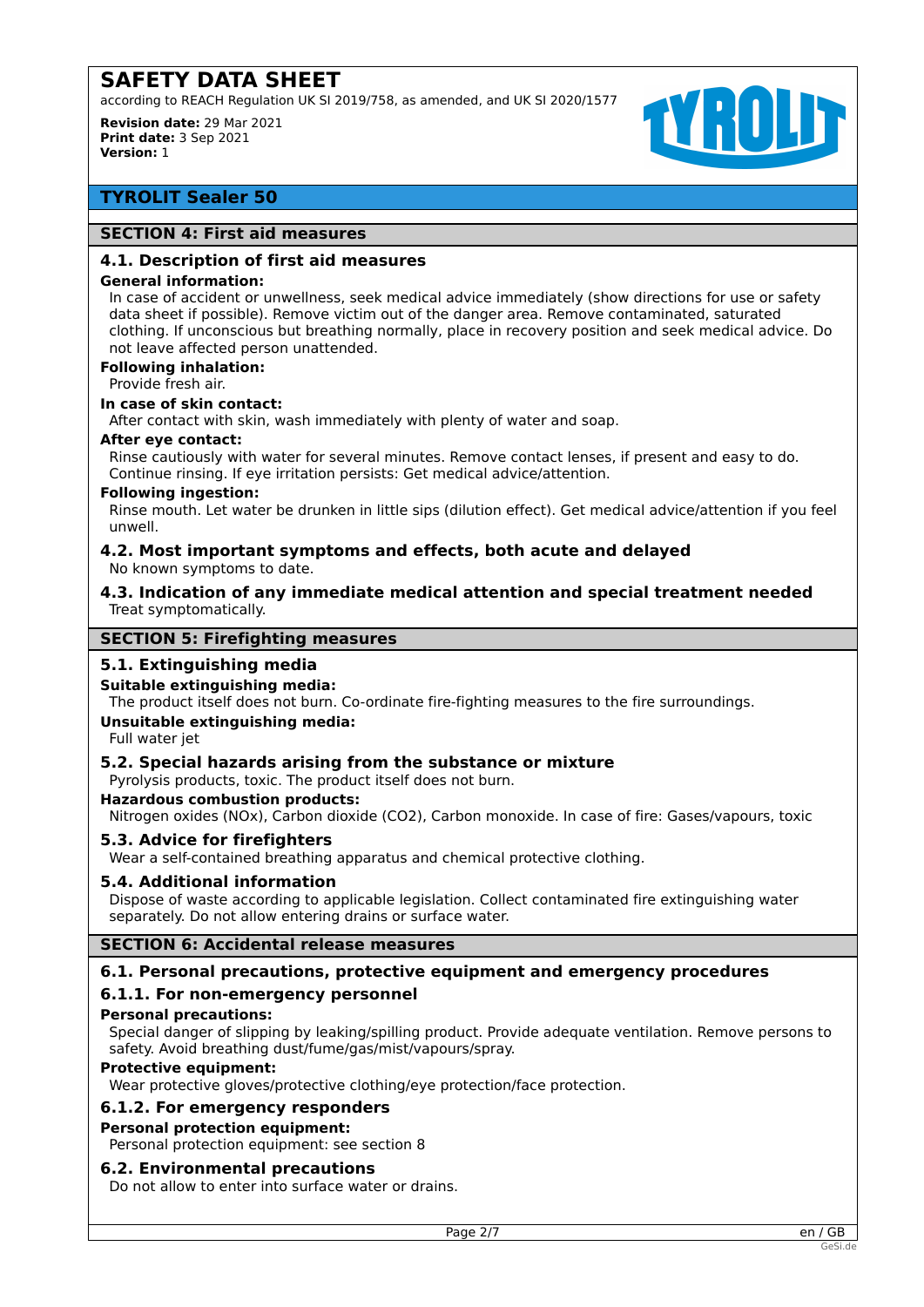according to REACH Regulation UK SI 2019/758, as amended, and UK SI 2020/1577

**Revision date:** 29 Mar 2021 **Print date:** 3 Sep 2021 **Version:** 1



# **TYROLIT Sealer 50**

# **6.3. Methods and material for containment and cleaning up**

#### **For containment:**

Absorb with liquid-binding material (sand, diatomaceous earth, acid- or universal binding agents).

# **For cleaning up:**

Wipe up with absorbent material (eg. cloth, fleece). Wash with plenty of water.

#### **Other information:**

Treat the recovered material as prescribed in the section on waste disposal.

# **6.4. Reference to other sections**

Safe handling: see section 7 Personal protection equipment: see section 8 Disposal: see section 13

# **6.5. Additional information**

Use appropriate container to avoid environmental contamination.

# **SECTION 7: Handling and storage**

# **7.1. Precautions for safe handling**

#### **Protective measures**

#### **Advices on safe handling:**

Provide adequate ventilation. Wear personal protection equipment (refer to section 8).

#### **Fire prevent measures:**

Usual measures for fire prevention. No special measures are necessary.

#### **Measures to prevent aerosol and dust generation:**

Use only in well-ventilated areas.

# **Environmental precautions:**

Do not allow to enter into surface water or drains.

# **Advices on general occupational hygiene**

Wash hands before breaks and after work. Use protective skin cream before handling the product. When using do not eat, drink or smoke. Avoid contact with eyes and skin.

# **7.2. Conditions for safe storage, including any incompatibilities**

#### **Technical measures and storage conditions:**

Keep container tightly closed in a cool, well-ventilated place.

#### **Packaging materials:**

Keep/Store only in original container.

# **Requirements for storage rooms and vessels:**

The floor should be leak tight, jointless and not absorbent.

### **Hints on storage assembly:**

Do not store together with: Food and feedingstuffs

**Storage class (TRGS 510, Germany):** 12 – non-combustible liquids that cannot be assigned to any of the above storage classes

#### **Further information on storage conditions:**

Protect containers against damage. Keep away from heat.

#### **7.3. Specific end use(s)**

**Recommendation:**

Observe technical data sheet.

#### **SECTION 8: Exposure controls/personal protection**

# **8.1. Control parameters**

No data available

# **8.2. Exposure controls**

# **8.2.1. Appropriate engineering controls**

Technical measures to prevent exposure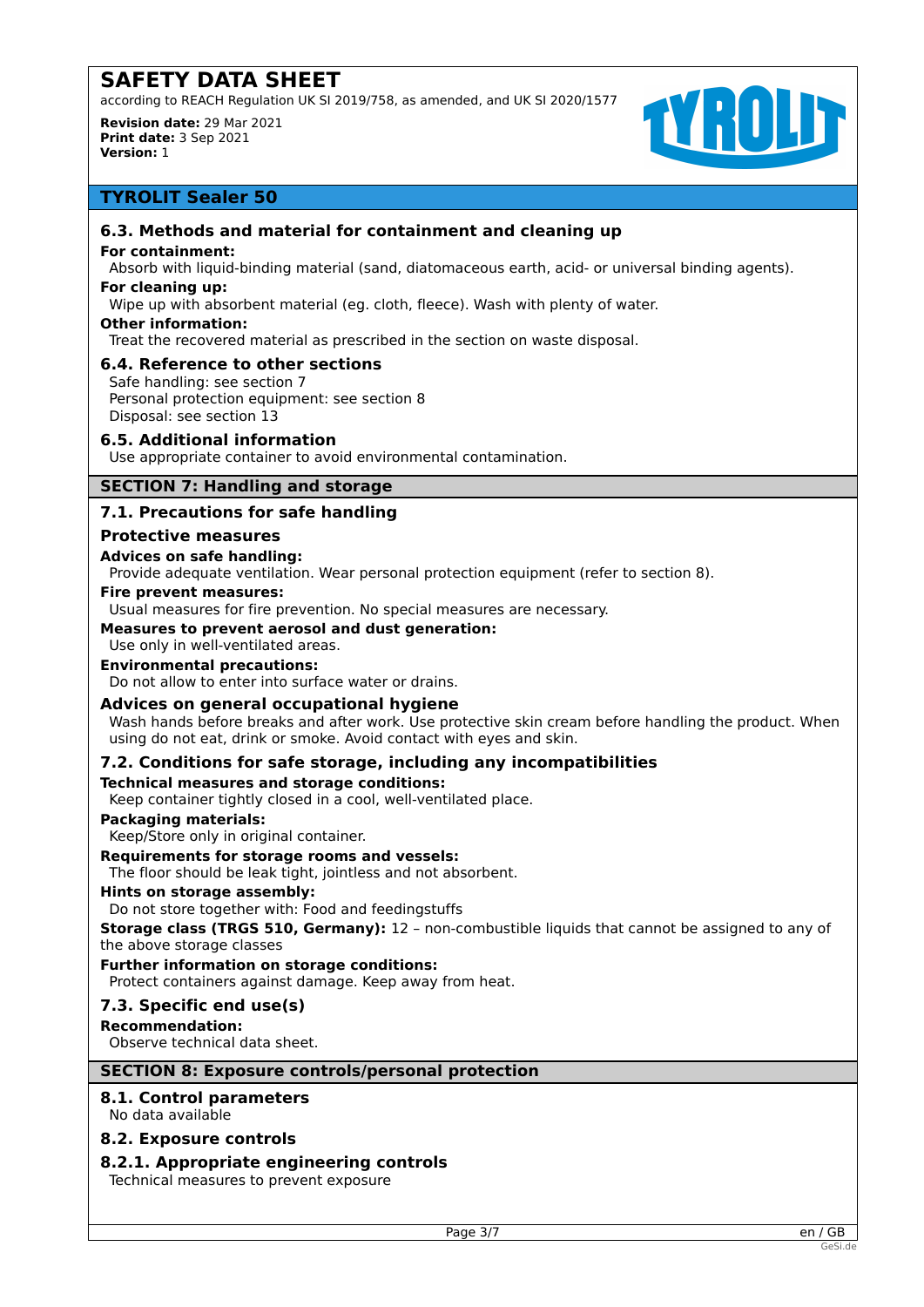according to REACH Regulation UK SI 2019/758, as amended, and UK SI 2020/1577

**Revision date:** 29 Mar 2021 **Print date:** 3 Sep 2021 **Version:** 1



# **TYROLIT Sealer 50**

# **8.2.2. Personal protection equipment**

#### **Eye/face protection:**

Eye glasses with side protection EN 166

#### **Skin protection:**

Tested protective gloves must be worn EN ISO 374. Suitable material: Butyl caoutchouc (butyl rubber), Breakthrough time: > 120 min. In the case of wanting to use the gloves again, clean them before taking off and air them well. Breakthrough times and swelling properties of the material must be taken into consideration.

#### **Respiratory protection:**

If technical exhaust or ventilation measures are not possible or insufficient, respiratory protection must be worn. Respiratory protection necessary at: aerosol or mist formation. Filtering device (full mask or mouthpiece) with filter: A-P2

#### **Other protection measures:**

Wear suitable protective clothing.

#### **8.2.3. Environmental exposure controls**

See section 7. No additional measures necessary.

#### **SECTION 9: Physical and chemical properties**

# **9.1. Information on basic physical and chemical properties**

#### **Appearance**

**Physical state:** Liquid **Colour:** white **Odour:** not determined

# **Safety relevant basis data**

| parameter                                       |                          | at °C | <b>Method</b>       | <b>Remark</b> |
|-------------------------------------------------|--------------------------|-------|---------------------|---------------|
| pH                                              | $\approx 9$              |       |                     |               |
| <b>Melting point</b>                            | not determined           |       |                     |               |
| Freezing point                                  | not determined           |       |                     |               |
| Initial boiling point and boiling<br>range      | $\approx 100$ °C         |       |                     |               |
| Decomposition temperature                       | not determined           |       |                     |               |
| Flash point                                     | not determined           |       |                     |               |
| Evaporation rate                                | not determined           |       |                     |               |
| Auto-ignition temperature                       | not determined           |       |                     |               |
| Upper/lower flammability or<br>explosive limits | not determined           |       |                     |               |
| Vapour pressure                                 | not determined           |       |                     |               |
| Vapour density                                  | not determined           |       |                     |               |
| Density                                         | $1.01$ g/cm <sup>3</sup> | 20 °C | ISO 2811, part<br>2 |               |
| Relative density                                | not determined           |       |                     |               |
| <b>Bulk density</b>                             | not determined           |       |                     |               |
| Water solubility                                | completely<br>miscible   | 20 °C |                     |               |
| Partition coefficient: n-octanol/<br>water      | not determined           |       |                     |               |
| Dynamic viscosity                               | not determined           |       |                     |               |
| Kinematic viscosity                             | not determined           |       |                     |               |

# **9.2. Other information**

No data available

#### **10.1. Reactivity**

No hazardous reaction when handled and stored according to provisions. The product itself does not burn. not relevant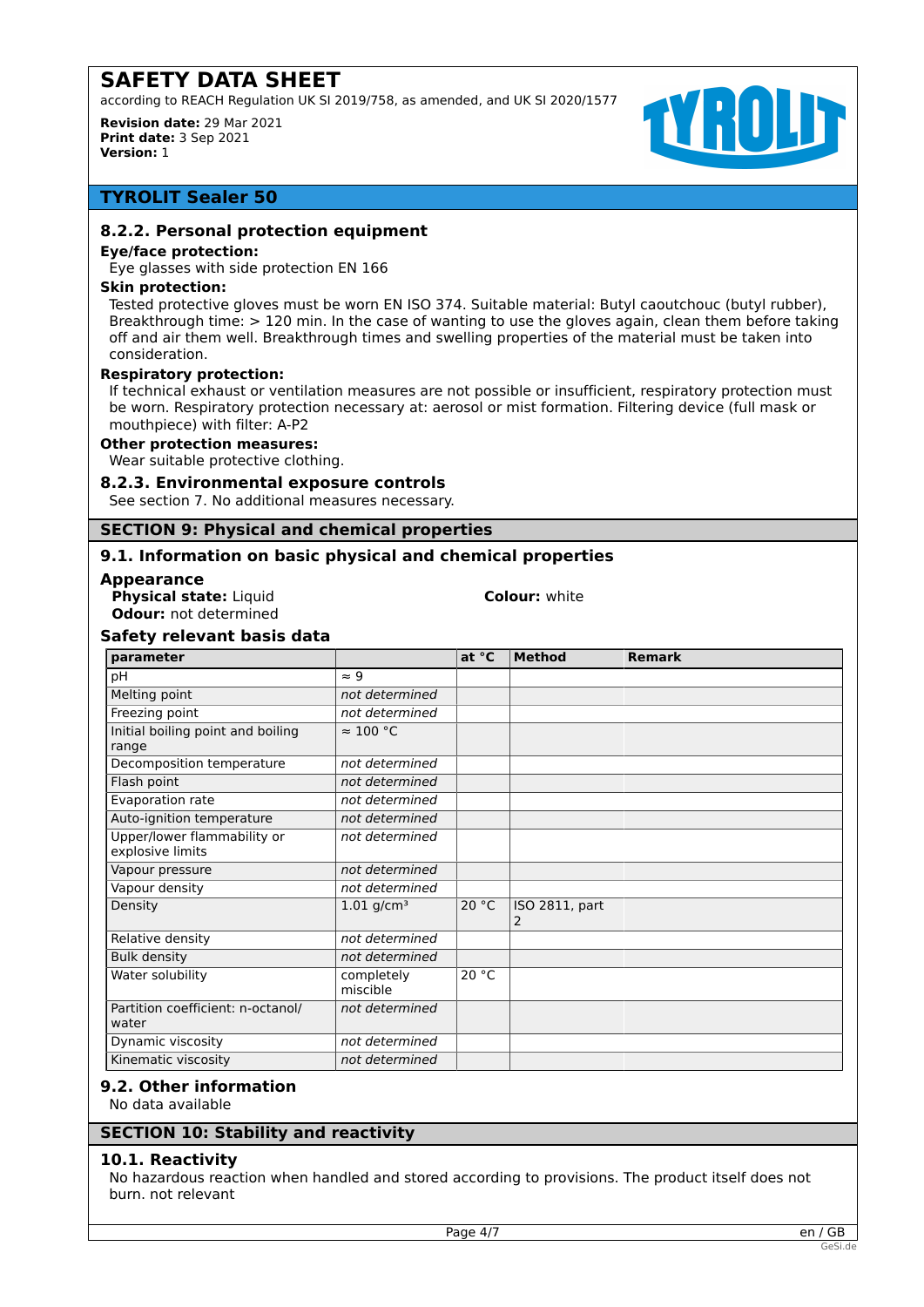according to REACH Regulation UK SI 2019/758, as amended, and UK SI 2020/1577

**Revision date:** 29 Mar 2021 **Print date:** 3 Sep 2021 **Version:** 1



# **TYROLIT Sealer 50**

# **10.2. Chemical stability**

No hazardous reaction when handled and stored according to provisions. The product itself does not burn. not relevant

# **10.3. Possibility of hazardous reactions**

No known hazardous reactions.

# **10.4. Conditions to avoid**

See section 7. No additional measures necessary.

#### **10.5. Incompatible materials**

Materials to avoid: Oxidising agent

# **10.6. Hazardous decomposition products**

No known hazardous decomposition products. In case of fire: Gases/vapours, toxic

# **SECTION 11: Toxicological information**

# **11.1. Information on hazard classes as defined in Regulation (EC) No 1272/2008**

| <b>Substance name</b>                                                                              | <b>Toxicological information</b>                                                                                               |
|----------------------------------------------------------------------------------------------------|--------------------------------------------------------------------------------------------------------------------------------|
| methanol<br>CAS No.: 67-56-1<br>EC No.: 200-659-6                                                  | $LD_{50}$ oral:<br>$>1,187 - 2,769$ mg/kg (rat)<br>LC <sub>50</sub> Acute inhalation toxicity (vapour):<br>82.1 mg/l 6 h (rat) |
| <b>Acute oral toxicity:</b><br>not determined                                                      |                                                                                                                                |
| <b>Acute dermal toxicity:</b><br>not determined                                                    |                                                                                                                                |
| <b>Acute inhalation toxicity:</b><br>not determined                                                |                                                                                                                                |
| <b>Skin corrosion/irritation:</b><br>not determined                                                |                                                                                                                                |
| <b>Serious eye damage/irritation:</b><br>not determined                                            |                                                                                                                                |
| <b>Respiratory or skin sensitisation:</b><br>Contains KATHON CG. May produce an allergic reaction. |                                                                                                                                |
| <b>Germ cell mutagenicity:</b><br>not determined                                                   |                                                                                                                                |
| Carcinogenicity:<br>not determined                                                                 |                                                                                                                                |
| <b>Reproductive toxicity:</b><br>not determined                                                    |                                                                                                                                |
| <b>STOT-single exposure:</b><br>not determined                                                     |                                                                                                                                |
| <b>STOT-repeated exposure:</b><br>not determined                                                   |                                                                                                                                |
| <b>Aspiration hazard:</b><br>not determined                                                        |                                                                                                                                |
| 11.2. Information on other hazards<br>No data available                                            |                                                                                                                                |
| <b>SECTION 12: Ecological information</b>                                                          |                                                                                                                                |
| 12.1. Toxicity<br>No data available                                                                |                                                                                                                                |
| 12.2. Persistence and degradability<br>No data available                                           |                                                                                                                                |
|                                                                                                    |                                                                                                                                |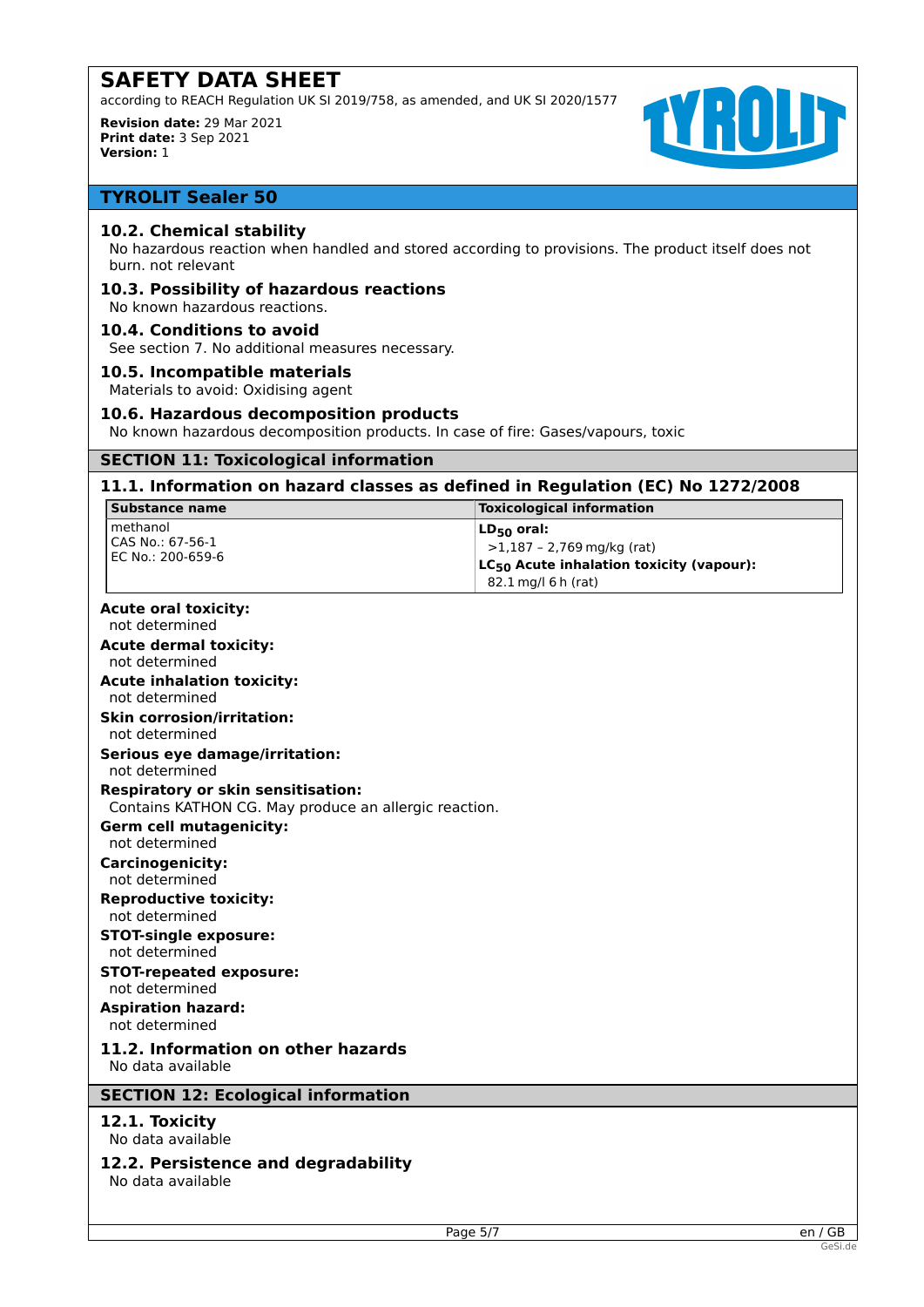according to REACH Regulation UK SI 2019/758, as amended, and UK SI 2020/1577

**Revision date:** 29 Mar 2021 **Print date:** 3 Sep 2021 **Version:** 1



# **TYROLIT Sealer 50**

# **12.3. Bioaccumulative potential**

No data available

#### **12.4. Mobility in soil** No data available

# **12.5. Results of PBT and vPvB assessment**

No data available

# **12.6. Endocrine disrupting properties**

No data available **12.7. Other adverse effects**

No data available

# **SECTION 13: Disposal considerations**

# **13.1. Waste treatment methods**

# **13.1.1. Product/Packaging disposal**

Waste codes/waste designations according to EWC/AVV

#### **Waste code product:**

08 02 99 Wastes not otherwise specified

#### **Waste code packaging:**

15 01 02 Plastic packaging

# **Waste treatment options**

#### **Appropriate disposal / Product:**

Dispose of waste according to applicable legislation. Consult the appropriate local waste disposal expert about waste disposal.

# **Appropriate disposal / Package:**

Completely emptied packages can be recycled.

#### **SECTION 14: Transport information**

No dangerous good in sense of these transport regulations.

| Land transport (ADR/<br>RID)                                     | <b>Inland waterway</b><br>craft (ADN)                            | Sea transport (IMDG)                                             | <b>Air transport (ICAO-</b><br>TI / IATA-DGR)                    |
|------------------------------------------------------------------|------------------------------------------------------------------|------------------------------------------------------------------|------------------------------------------------------------------|
| 14.1. UN number or ID number                                     |                                                                  |                                                                  |                                                                  |
| No dangerous good<br>in sense of these<br>transport regulations. | No dangerous good<br>in sense of these<br>transport regulations. | No dangerous good<br>in sense of these<br>transport regulations. | No dangerous good<br>in sense of these<br>transport regulations. |
| 14.2. UN proper shipping name                                    |                                                                  |                                                                  |                                                                  |
| No dangerous good in sense of<br>these transport regulations.    | No dangerous good in sense of<br>these transport regulations.    | No dangerous good in sense of<br>these transport regulations.    | No dangerous good in sense of<br>these transport regulations.    |
| 14.3. Transport hazard class(es)                                 |                                                                  |                                                                  |                                                                  |
| not relevant                                                     |                                                                  |                                                                  |                                                                  |
| 14.4. Packing group                                              |                                                                  |                                                                  |                                                                  |
| not relevant                                                     |                                                                  |                                                                  |                                                                  |
| 14.5. Environmental hazards                                      |                                                                  |                                                                  |                                                                  |
| not relevant                                                     |                                                                  |                                                                  |                                                                  |
| 14.6. Special precautions for user                               |                                                                  |                                                                  |                                                                  |

not relevant

# **14.7. Maritime transport in bulk according to IMO instruments** not relevant